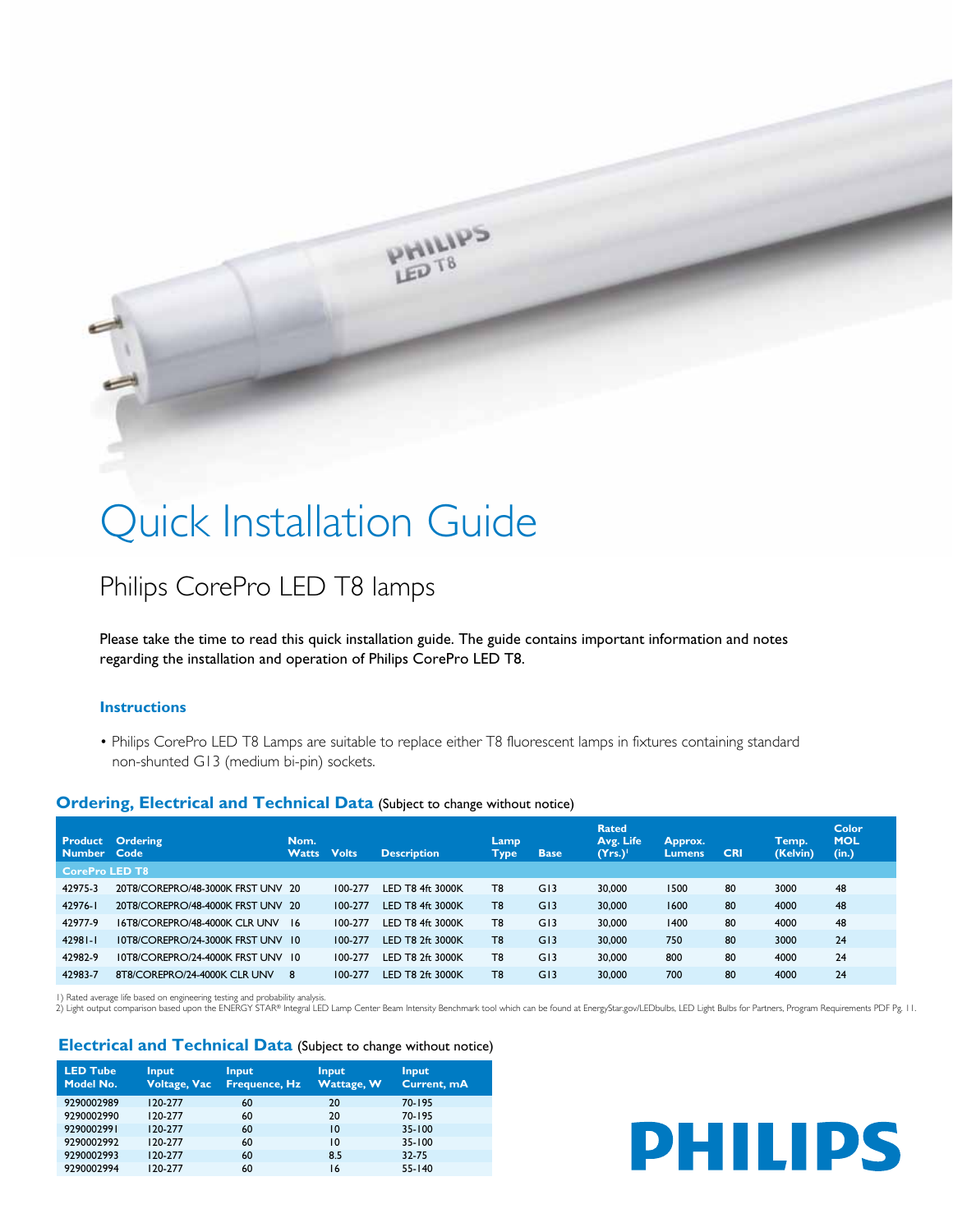During retrofit, rewiring is a MUST, please follow the installation steps below.

#### **Retrofit Instructions**

- 1. Remove diffuser (if applicable) and fluorescent lamp.
- 2. Open\Remove Wiring Compartment Cover.
- 3. Cut off all wires which connected to ballast.
- 4. Connect one wire from each lampholder together.

Please check the L/N (Mains Input) markings on the lamp end and insert the lamp with AC Mains supplied to the corresponding end.



- 5. Connect one wire from the lampholder to branch circuit L (Live wire) and the other wire at the opposite end to the Branch Circuit N ( Neutral wire).
- 6. Close up wiring compartment.
- 7. Install TL LED tube.
- 8. Switch on power.
- 9. Repeat steps 3 to 5 for each additional bulb\ballast based on illustration below.

### **Luminare Description**

- Philips TL LED tube is suitable to be installed in T8 or T12 standard luminaries.
- Philips TL LED tubes can't retrofit original luminaries which use remote Starter.
- Ensure all parts and accessories are in the package, included instruction, filed-applied label and tubular LED lamp, the additional wire connector and No. 18 AWG wiring maybe provided.
- Philips TL LED tubes are intended to retrofit maximum four lamps, UL Listed surface mount, or type IC or non-IC recessed mount fluorescent luminaries with diffuser that use straight tubular lamps. These products intended to be used in dry or damp locations only.
- Please make sure the existed luminaire dimension is larger than dimension described in below table.

| <b>Philips EnduraLED tube</b><br>intended to retrofit Max.<br>Number tubes in original luminaire                            | <b>Luminaire Dimension</b><br>with Max. No. of tubes<br>Length X Width X Height (cm) |
|-----------------------------------------------------------------------------------------------------------------------------|--------------------------------------------------------------------------------------|
| Max. 4pcs LED tubes(19290002989,<br>9290002990 or 9290002994)<br>can be operated in a luminaire<br>with or without diffuser | $120 \times 60 \times 8$                                                             |
| Max. 4pcs LED tubes(9290002991,<br>9290002992 or 9290002993)<br>can be operated in a luminaire<br>with or without diffuser  | $60 \times 60 \times 8$                                                              |

Figure A – Retrofit Luminaire with One Lamp



#### Figure B – Retrofit Luminaire with Two Lamps and one ballast











**Sockets**





Non-Shunted Shunted